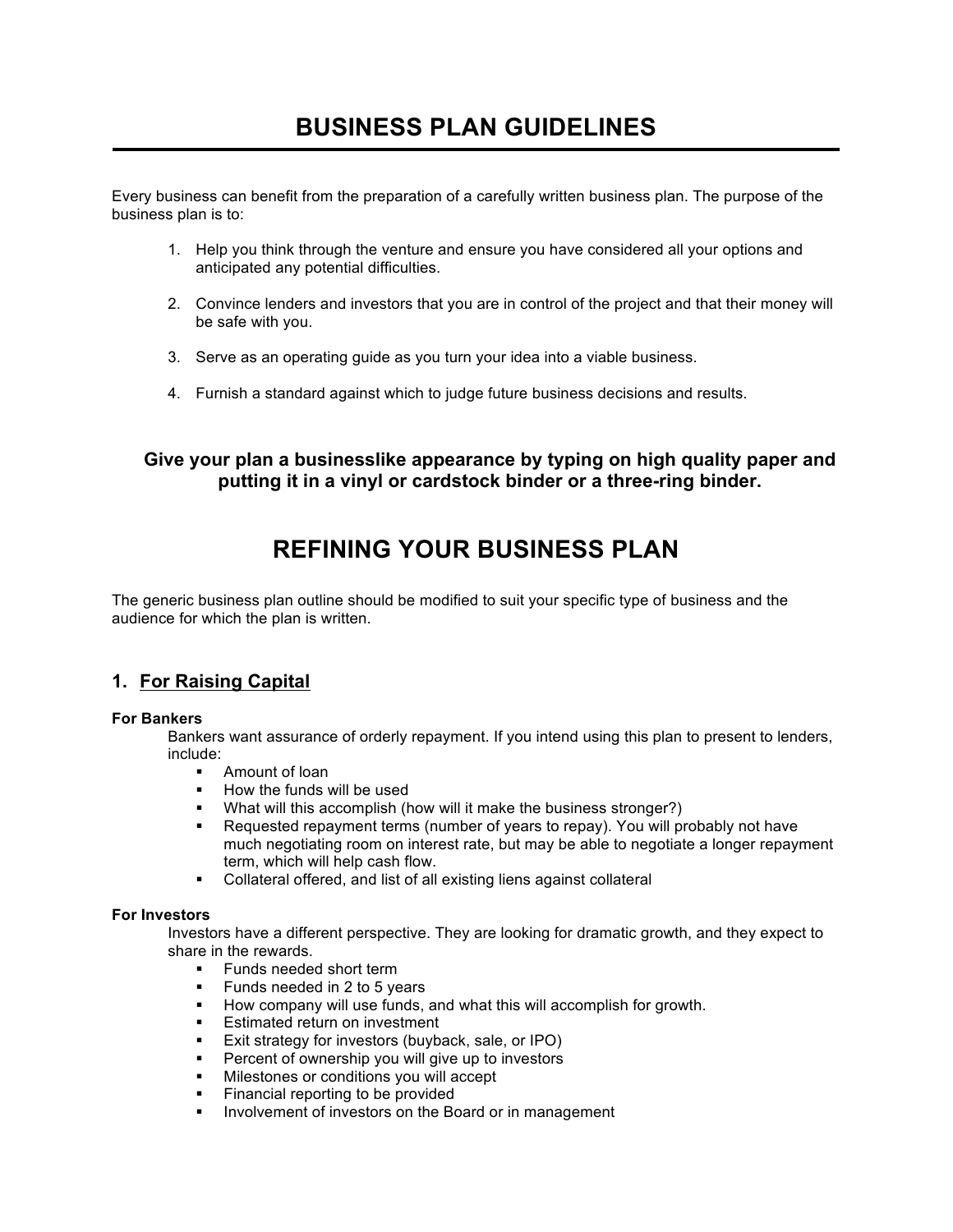## **2. Refine for Type of Business**

### **Manufacturing**

- Present production levels
- Present levels of direct production costs and indirect (overhead) costs
- § Gross profit margin, overall and for each product line
- **•** Possible production efficiency increases
- Production/ Capacity limits of existing physical plant
- § Of expanded plant (if expansion is planned)
- Production/ Capacity limits of existing equipment
- Of new equipment (if new equipment is planned)
- **•** Prices per product line
- Purchasing and inventory management procedures
- **Anticipated modifications or improvements to existing products**
- New products under development or anticipated

### **Service Businesses**

Service businesses sell intangible products. They are usually more flexible than other types of business, but they also have higher labor costs and generally very little in fixed assets.

- Prices<br>■ Methor
- § Methods used to set prices
- System of production management
- § Quality control procedures
- Standard or accepted industry quality standards
- How is labor productivity measured?
- § What percent of total available hours are actually billed to customers?
- Breakeven billable hours
- Percent of work subcontracted to other firms
- Profit on subcontracting?
- § Credit, payment, and collections policies and procedures
- Strategy for keeping client base
- Strategy for attracting new clients

#### **High Technology Companies**

- Economic outlook for the industry
- § Does company have info systems in place to manage rapidly changing prices, costs, and markets?
- Is company on cutting edge with its products and services?
- What is the status of R&D? And what is required to:
- **■** Bring product/service to market?
- Keep the company competitive?
- How does the company:
	- o Protect intellectual property?
	- o Avoid technological obsolescence?
	- o Supply necessary capital?
	- o Retain key personnel?
- § If your company is not yet profitable or perhaps does not yet even have sales, you must do longer-term financial forecasts to show when profit take-off will occur. And your assumptions must be well document and well argued.